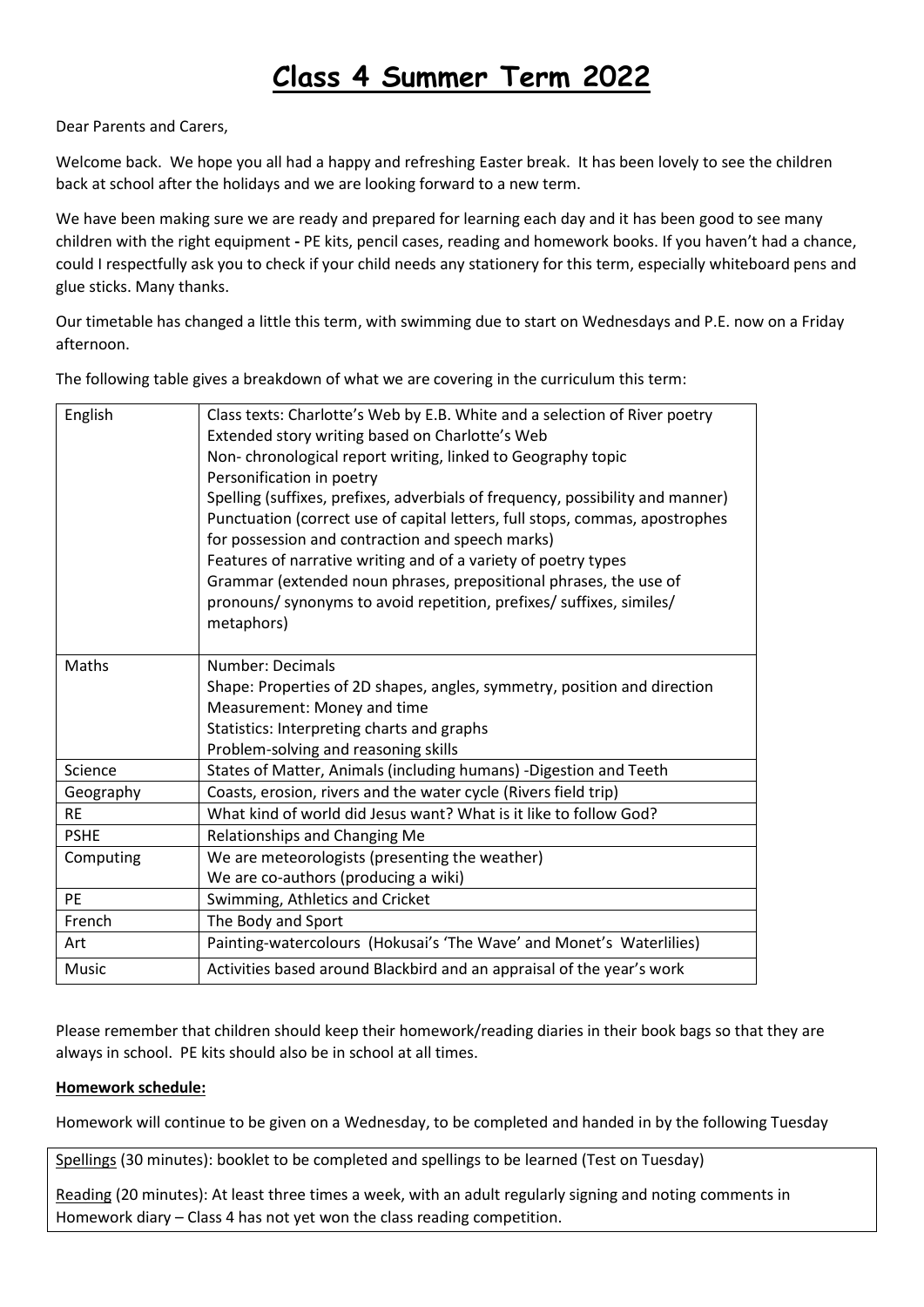Times tables (30 minutes): Children will be told which to focus on (Test on Wednesday) Please **keep practising!** The National Curriculum target is for all children to know their times tables up to 12x12 by the end of Year 4. There will be an important new government test later this term. It's a life skill and helps enormously with accessing other areas of maths.

<https://www.gov.uk/government/publications/multiplication-tables-check-information-for-parents>

English and Maths (30 minutes): Written work to be completed in Homework book and handed in on Tuesday

Reading Eggs/Mathletics and Times Tables Rockstars online activities to be completed by Tuesday

Please sign the completed homework to indicate that you have seen it being done.

Please remember that children should keep their homework/reading diaries in their book bags so that they are always in school. PE kits should also be in school at all times.

Please do not hesitate to contact us if you have any queries or concerns- find one of us on the playground, jot down a note in the homework diary or send an email via the school office to make an appointment or arrange a phone call. Thank you in anticipation for your continued support, which is much appreciated. We are looking forward to another busy term with your children!

Mrs Hyndman, Mrs Mann and Mr Ratcliffe

| address      | answer     | appear     | arrive     |
|--------------|------------|------------|------------|
| believe      | bicycle    | calendar   | centre     |
| century      | certain    | complete   | continue   |
| decide       | describe   | early      | earth      |
| eight/eighth | experience | experiment | extreme    |
| famous       | favourite  | February   | forward(s) |
| fruit        | grammar    | group      | history    |
| important    | learn      | length     | library    |
| minute       | natural    | notice     | often      |
| perhaps      | popular    | probably   | promise    |
| quarter      | question   | regular    | remember   |
| sentence     | special    | strange    | strength   |
| therefore    | woman      | women      |            |

## Word List for Year 3